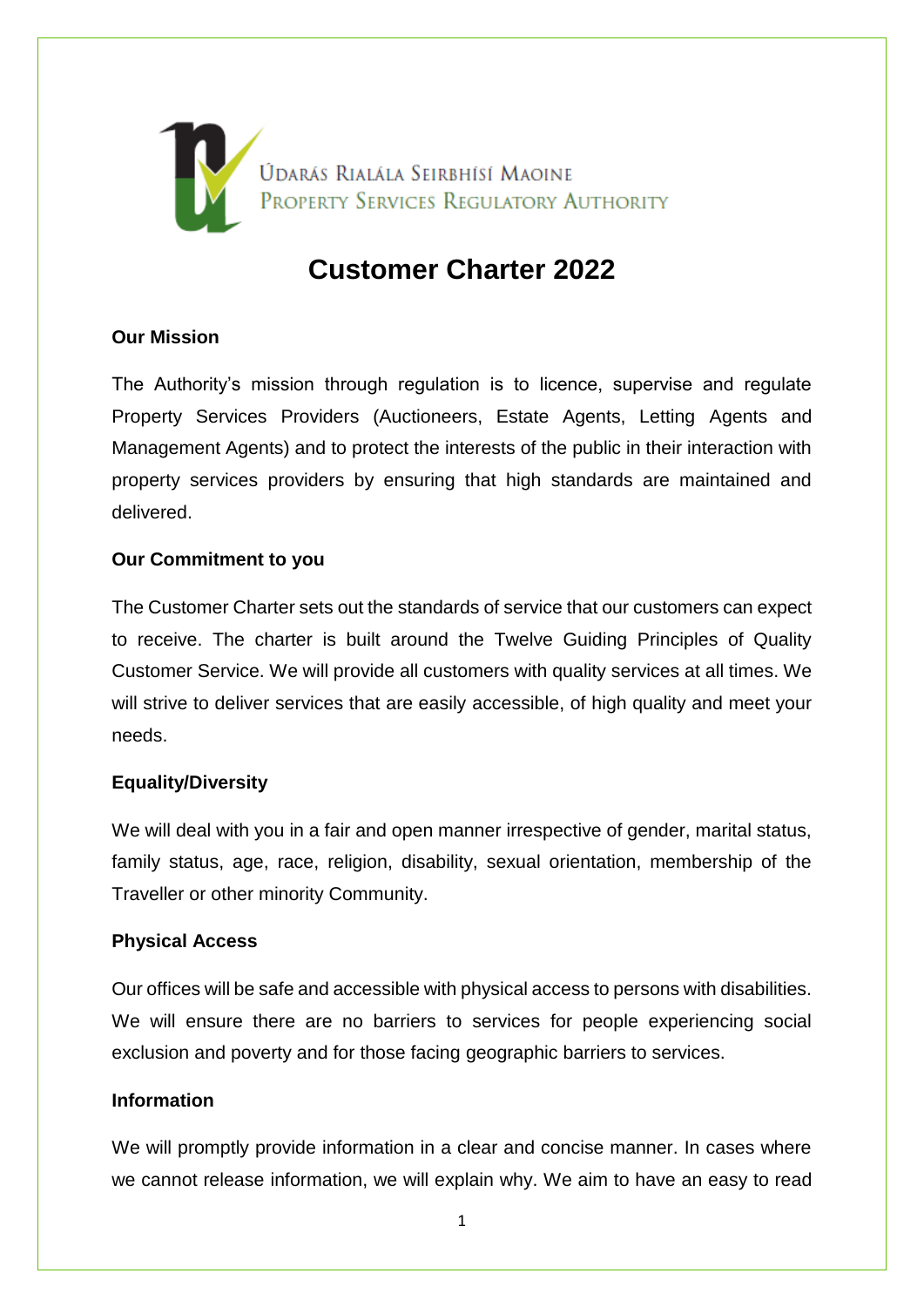website that contains up to date information with ease of access to all. We will continue to drive for simplification of forms, information leaflets and procedures.

#### **Timeliness and Courtesy**

We will be polite and professional in all our dealings with you. We will act with integrity, impartiality and fairness at all times. We will answer all telephone calls promptly. All queries will be acknowledged, generally within 5 working days. We will give our name and contact details when dealing with your query. We will reply to emails within 5 working days. We will reply to letters within 7 - 10 working days using clear concise language. If it is not possible to send a full reply, we will send you an interim reply, explaining the position. We will identify the writer's name, address, telephone number and email address where available.

# **Complaints and Appeals**

If customers want to make a suggestion on how we could improve our service, or make a complaint about the quality of customer service provided, they can e-mail us at [info@psr.ie](mailto:info@psr.ie)

We have formal complaints and appeals procedures in place which are available on our website www.psr.ie.

# **Choice**

We will use available and emerging technologies to ensure maximum access, choice and quality of delivery.

# **Seirbhís i nGaeilge/Service in Irish**

Déanfaimid gach iarracht chun freastal ar chustaiméirí ar mian leo a ngnó a dhéanamh i nGaeilge. We will make every effort to accommodate customers who wish to conduct their business in Irish.

#### **Better co-ordination**

We will foster a more coordinated and integrated approach to delivery of public services.